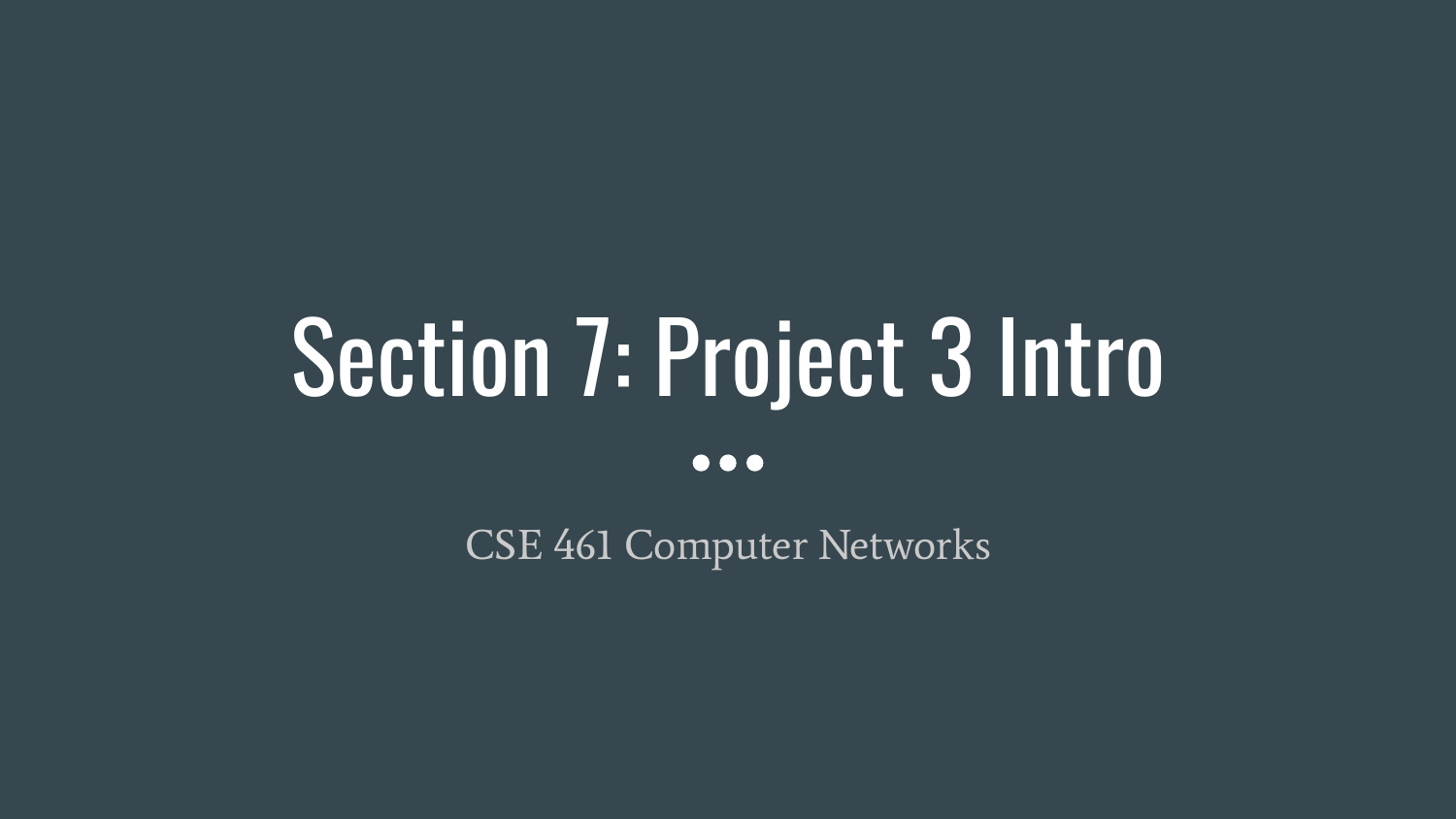#### Administrivia

- Mini Quiz on BGP
- Assignment 4 is due today.
- Assignment 5 will be released tomorrow
- Project 3 is released! It is due next Thursday!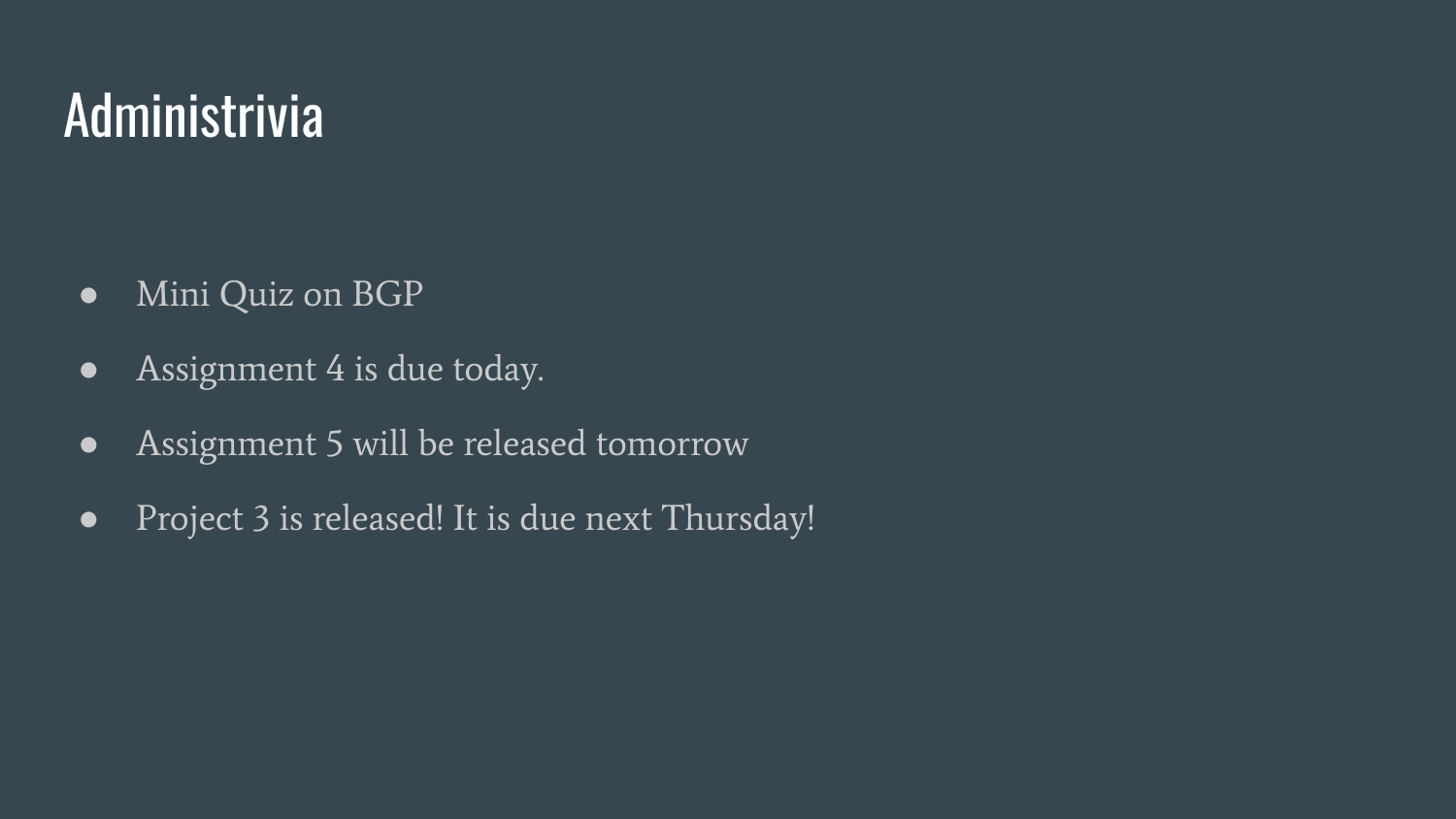## Project 3: Bufferbloat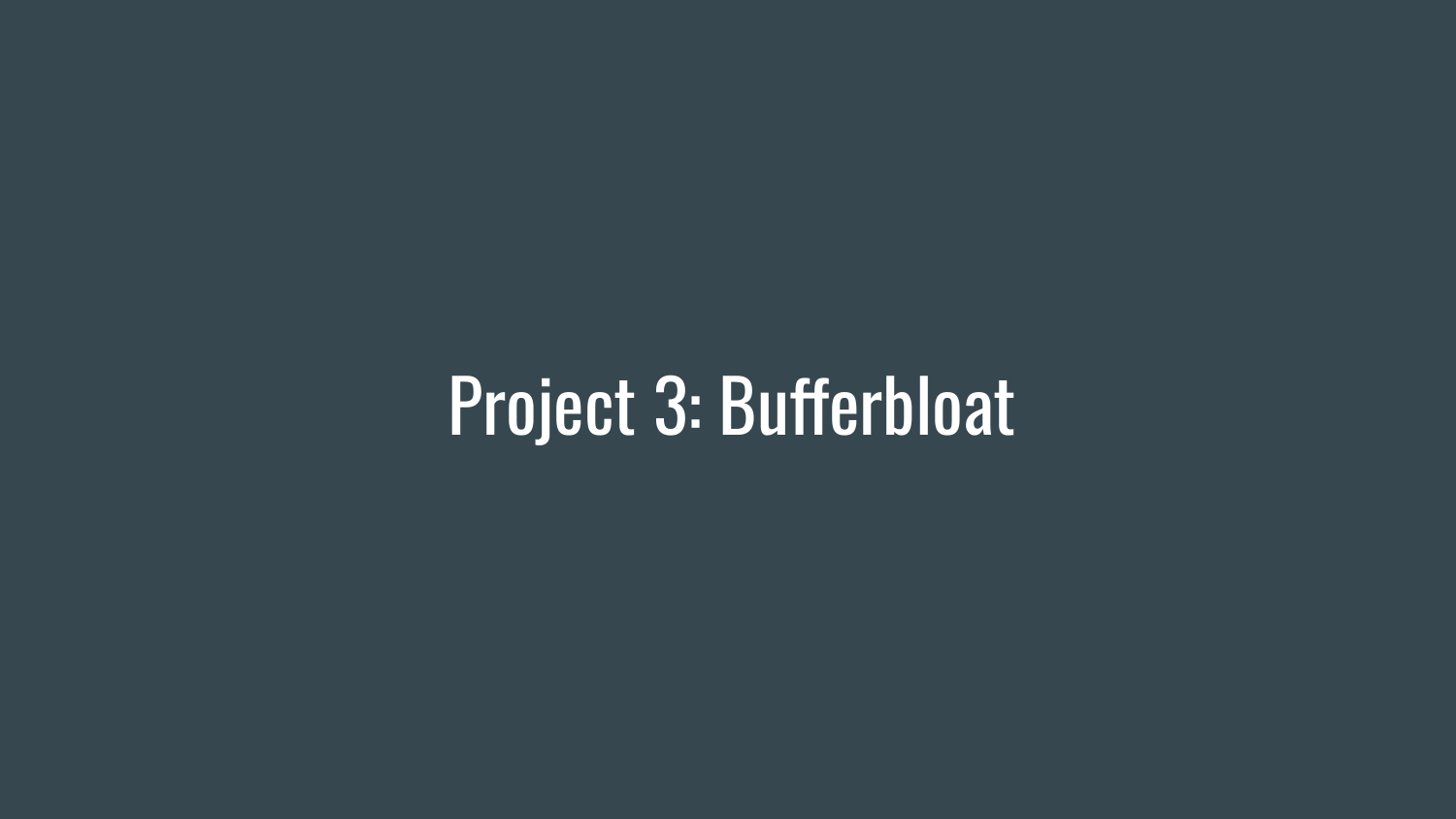#### What is Bufferbloat?

From Wikipedia, "bufferbloat is a cause of high latency in packet-switched networks caused by excess buffering of packets"



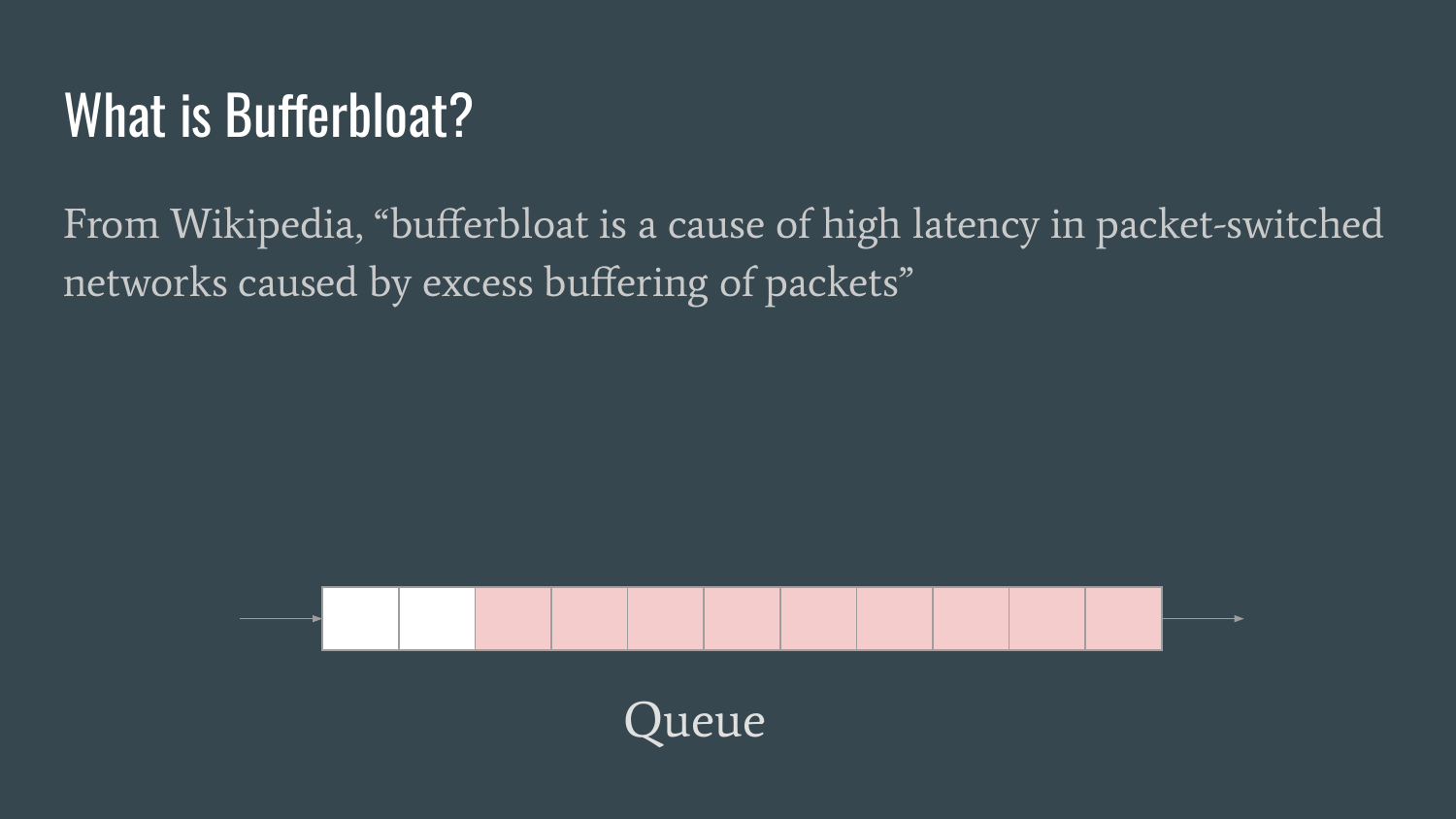### Project 3

- We will simulate bufferbloat on our mininet network, compare TCP Reno and TCP BBR, and plot the latency and queue length graphs
- The setup is similar to project 2
	- Mininet on the Vagrant VM
	- Python3
	- Given a skeleton code to modify. Don't forget to check other files which might contain useful helper functions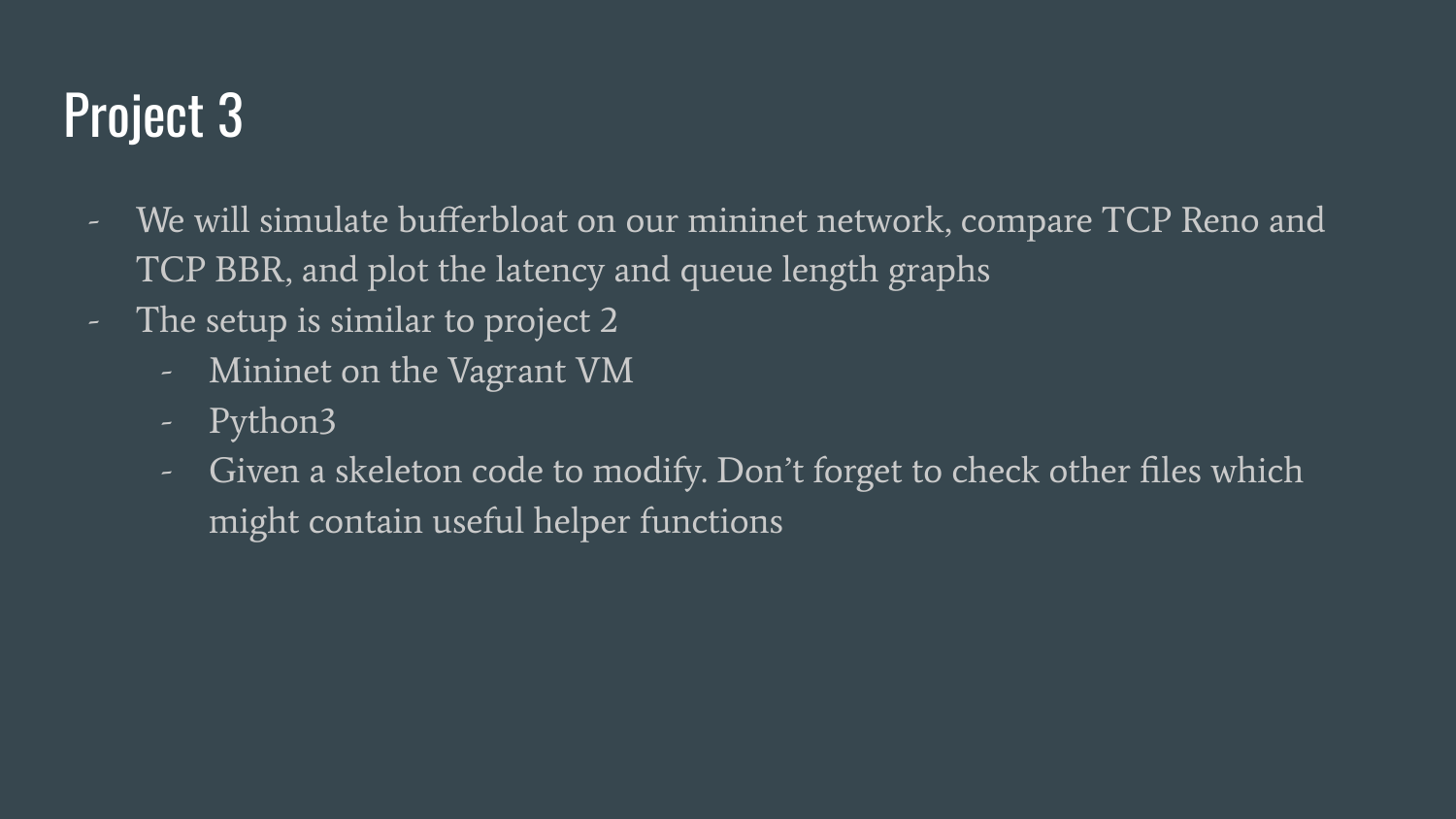#### Project 3: Part 1

- Part 1: Topology Setup
	- Similar to project 2 part 1
	- Except need to specify link characteristics (bandwidth, minimum RTT, max queue size)
	- Look into Mininet documentation!

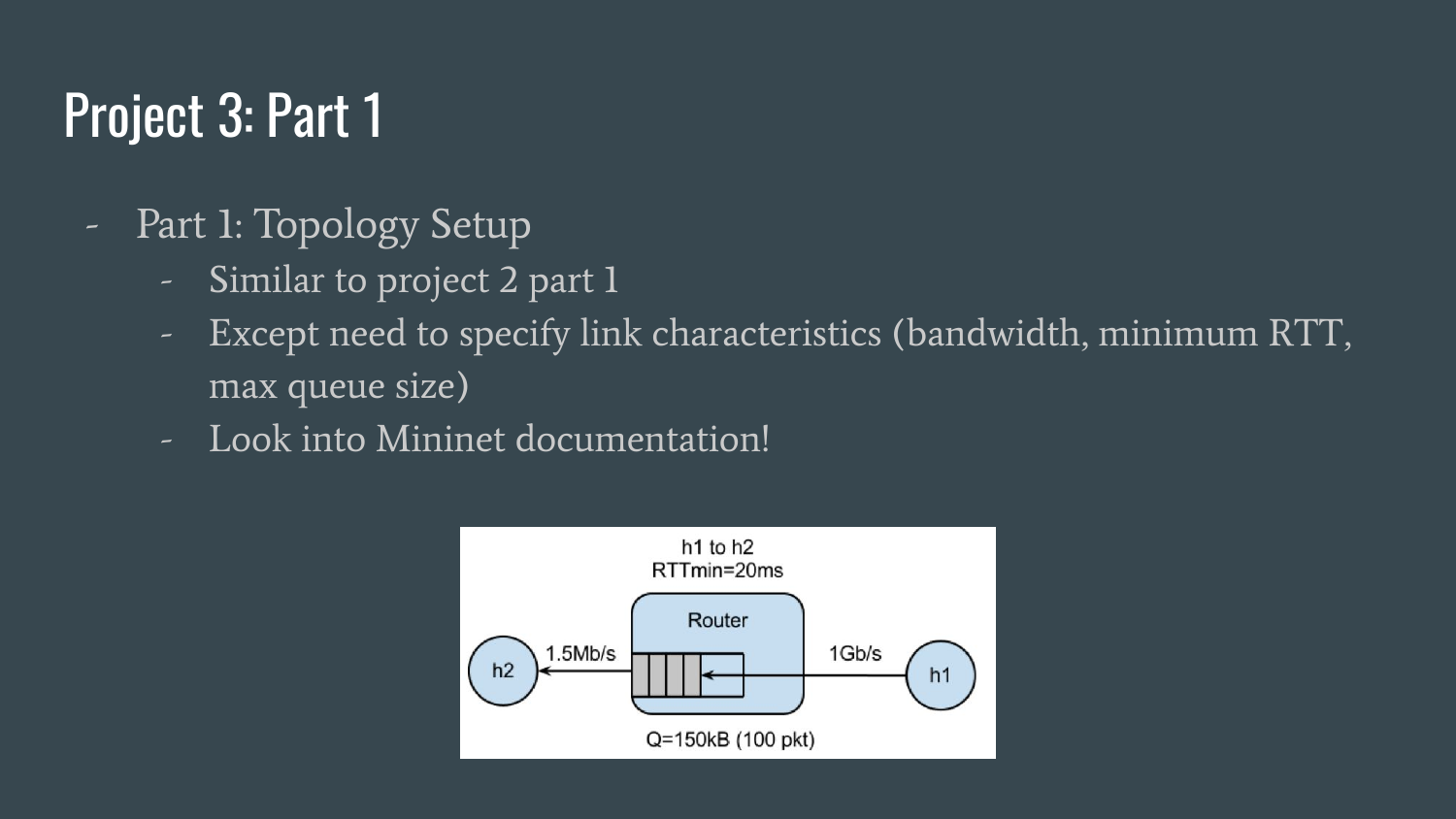#### Project 3: Part 2 & 3

- Part 2: TCP Reno
	- Modify
		- run.sh

A script that runs the experiment with specified parameters

- Run bufferbloat.py on q=20 and q=100
- Generate latency and queue length graphs
- bufferbloat.py

Setup the mininet topology and the experiment

- Write shell commands to do the measurements
- Part 3: TCP BBR
	- Modify Part 2 to run the experiment using BBR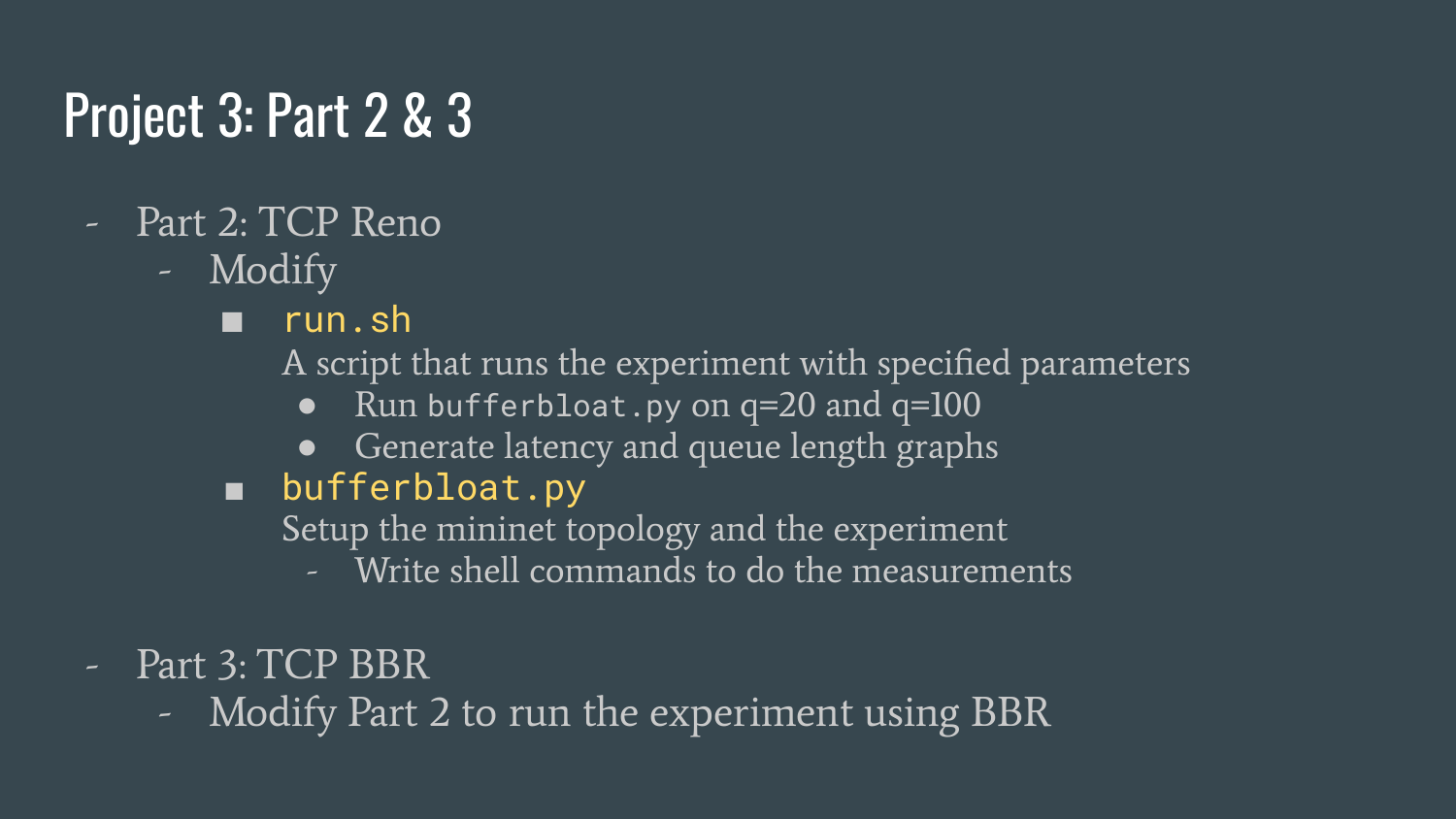#### The Experiment

Complete bufferbloat.py to run the following in parallel

- Long-lived TCP flow between h1 and h2 (iperf/iperf3)
	- Fills bottleneck router
- Ping train between h1 and h2
	- Measure latency between hosts
- Measure time to `curl` down webpage from h1

Goal: See how queue size behaves under congestion, and how that affects latency/download times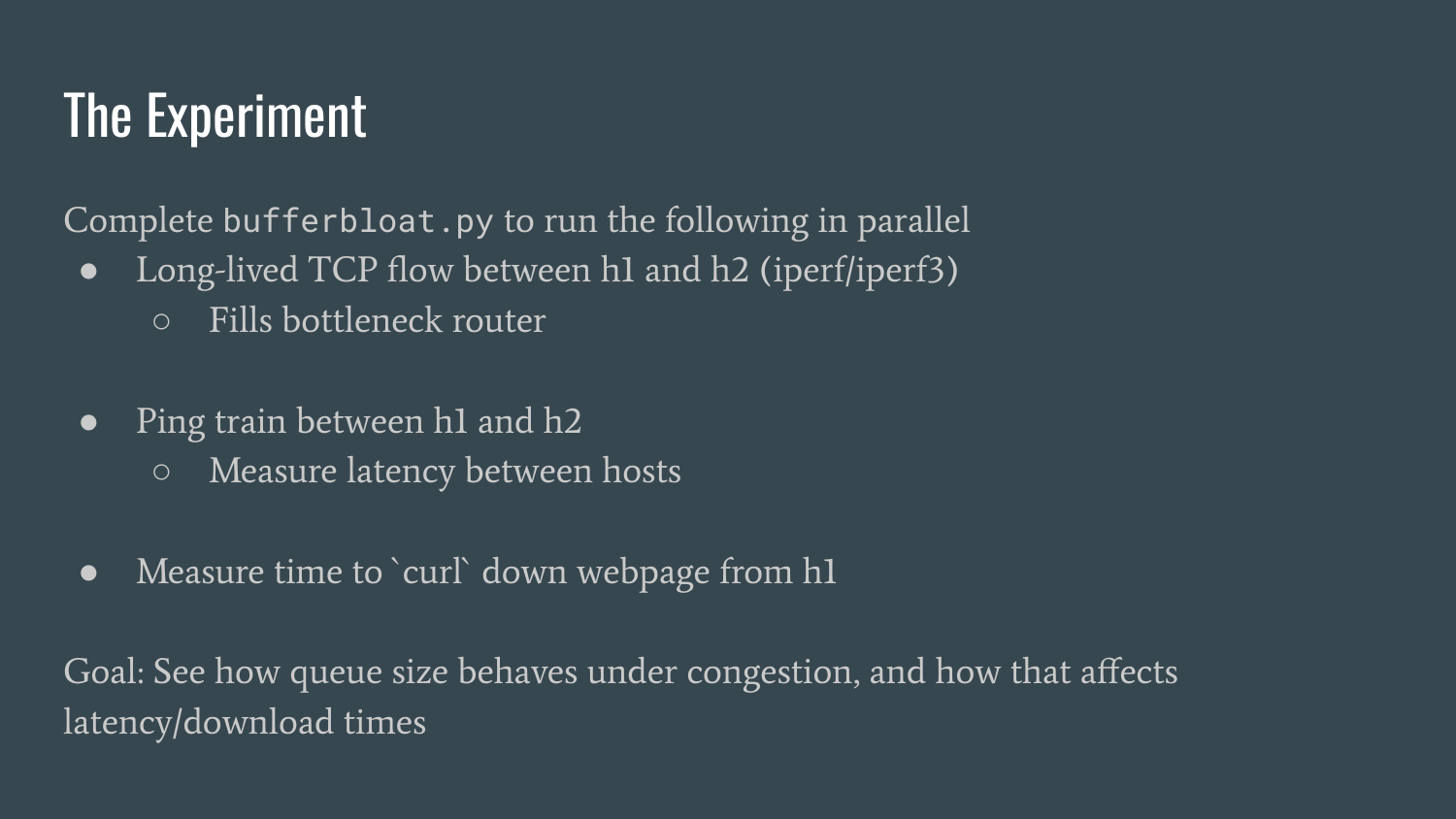#### Long-lived TCP Flow

- Starter code sets up iperf server on h2
- Goal: start iperf client on h1, connect to h2
	- Should be "long-lasting", i.e. for time specified by --time parameter
- How do I connect to a certain IP or make the connection long-lasting?
	- man pages are your friend!
	- type `man iperf` in a Linux terminal

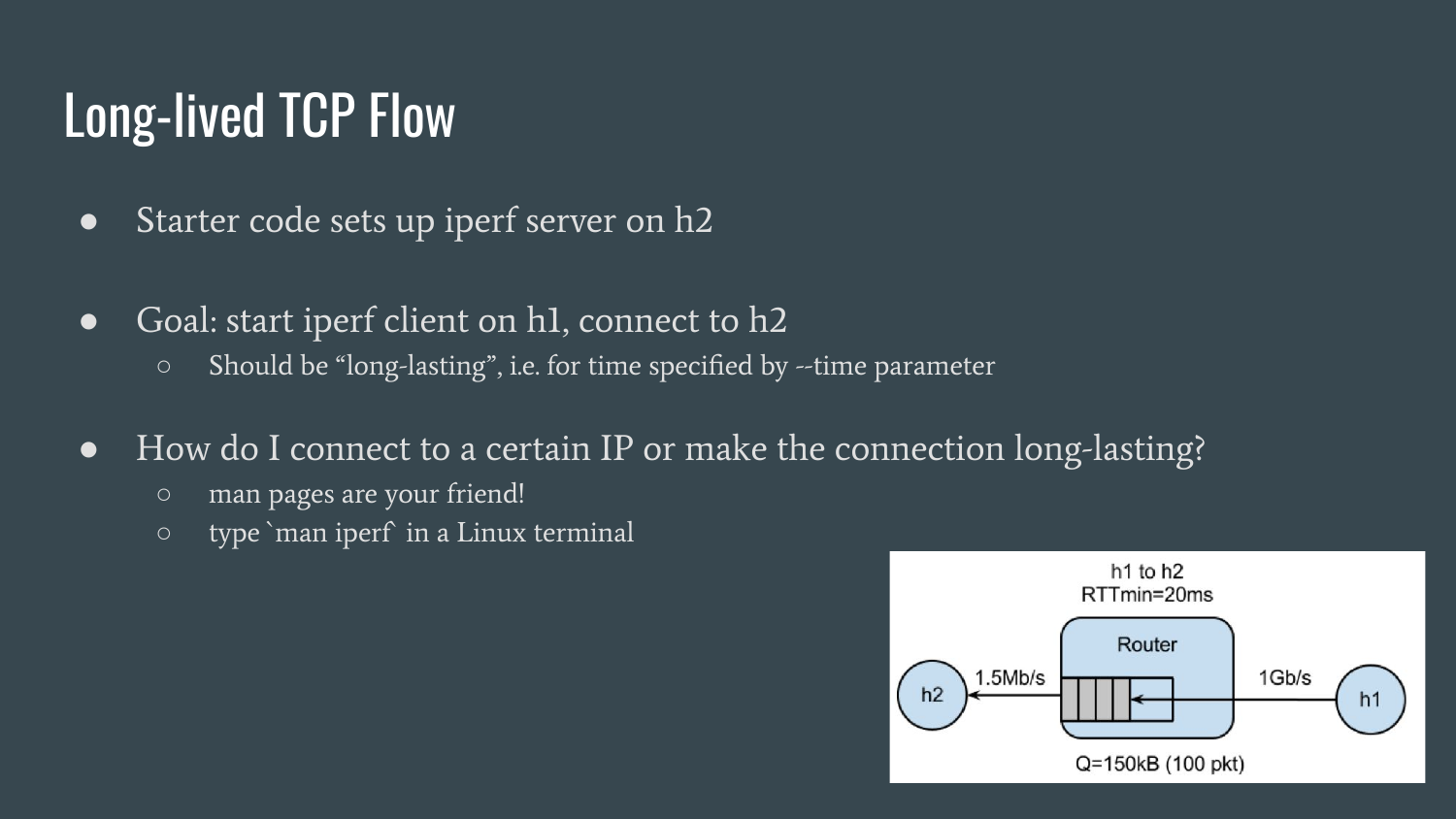### Ping Train

• Goal: Start "ping train" between h1 and h2

- Pings should occur at 10 per second interval
- Should run for entire experiment
- How do I specify the ping interval and how long the ping train runs?
	- man pages are your friend!
	- type `man ping` in a Linux terminal
- Write the RTTs recorded from `ping` to {args.dir}/ping.txt
	- See starter code comments for more detail



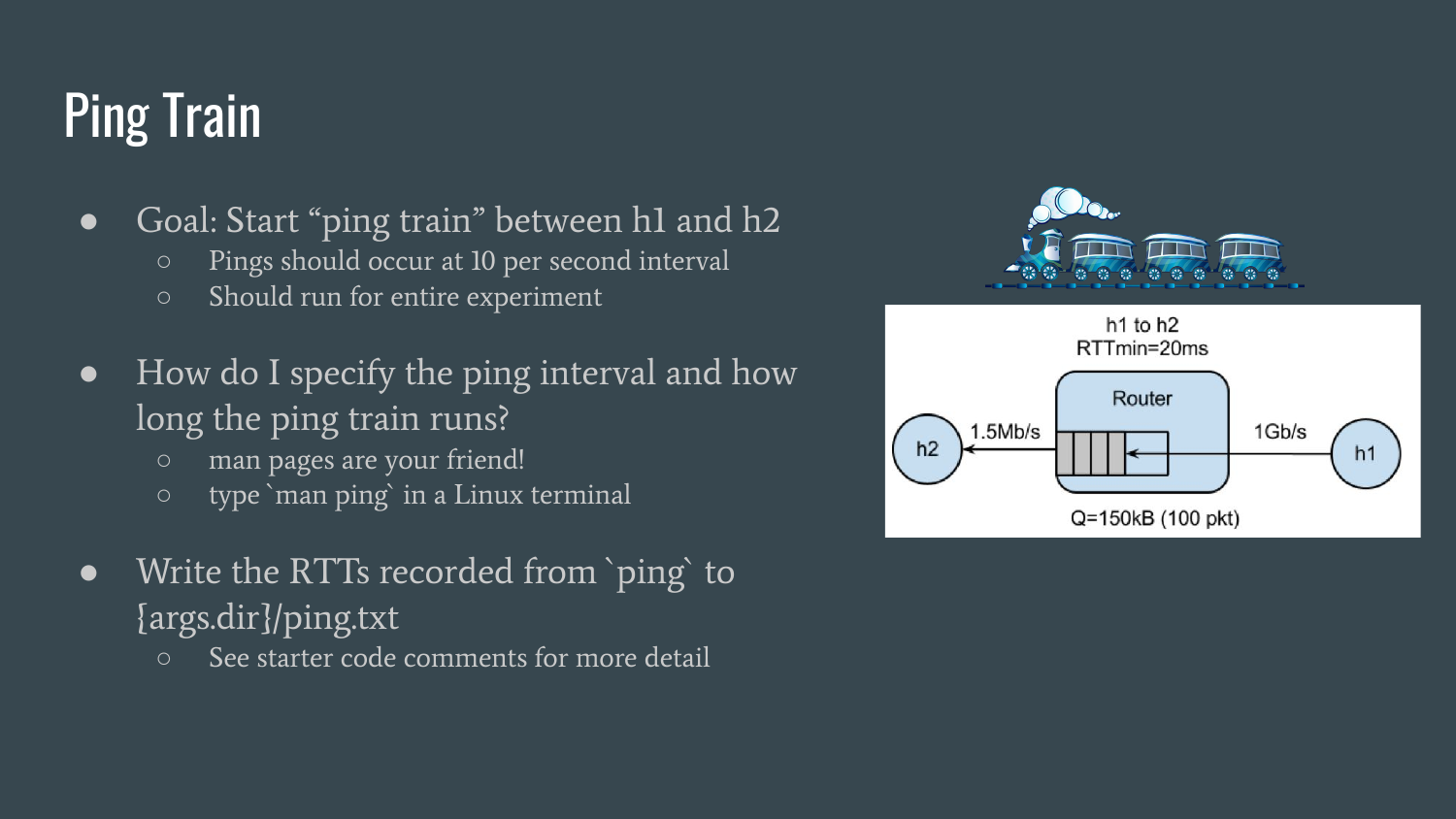#### Download Webpage with curl

- Starter code spawns webserver on h1
- Goal: Use `curl` to measure fetch time to download webpage from h1
	- Starter code has hint on formatting curl command
	- **○** Make sure `curl` doesn't output an error
		- Errors report very small latency
- No need to plot fetch times

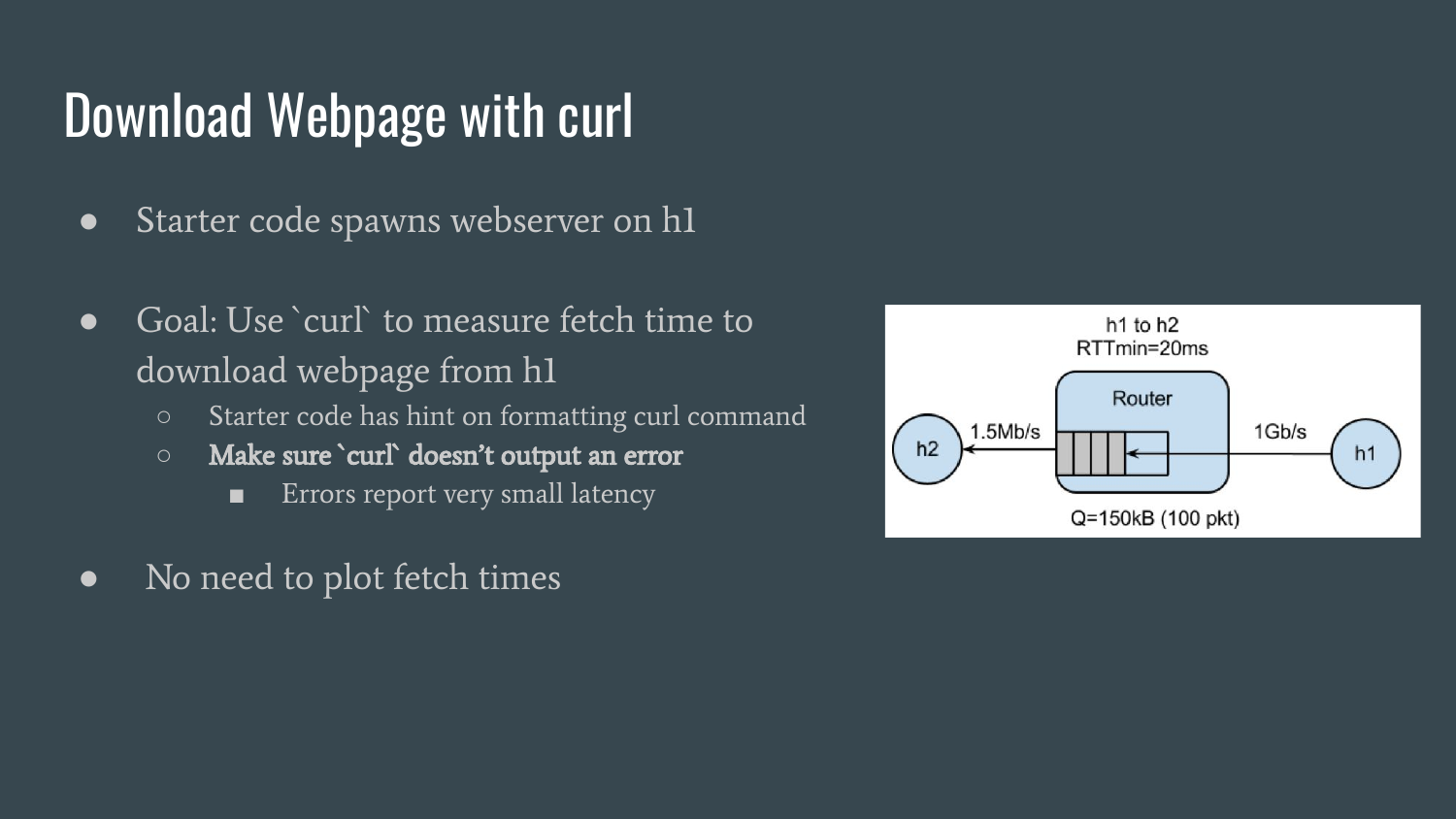#### $Q = 20$

### Plotting

- Starter code contains scripts for plotting, `plot\_queue.py`, `plot\_ping.py`
	- Expects queue occupancy in \$dir/q.txt, ping latency in \$dir/ping.txt
	- Plots are useful for debugging!



 $Q = 100$ 

- Part 3, run same experiments with TCP BBR instead of TCP Reno
	- How do you expect the graph outputs to differ?

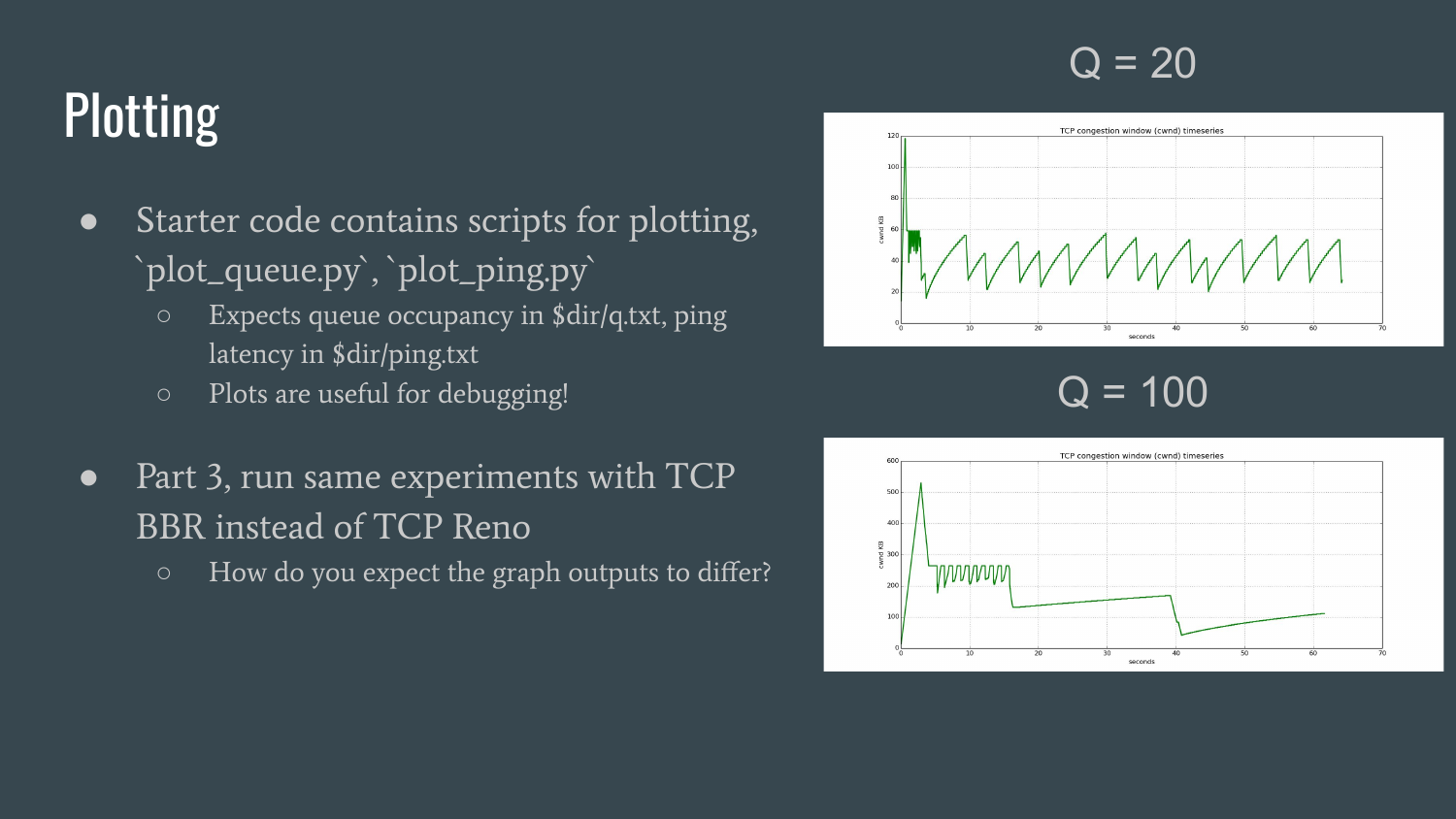#### **Note**

- Sudo mn -c to restart mininet
- Run CLI() in python to enter an interactive shell. This will be useful for debugging/ testing commands to run in h1/h2.
- This is a common mistake in previous quarters! Make sure that your curl command is able to fetch the webpage and receives a valid response from the server before you use its time measurement